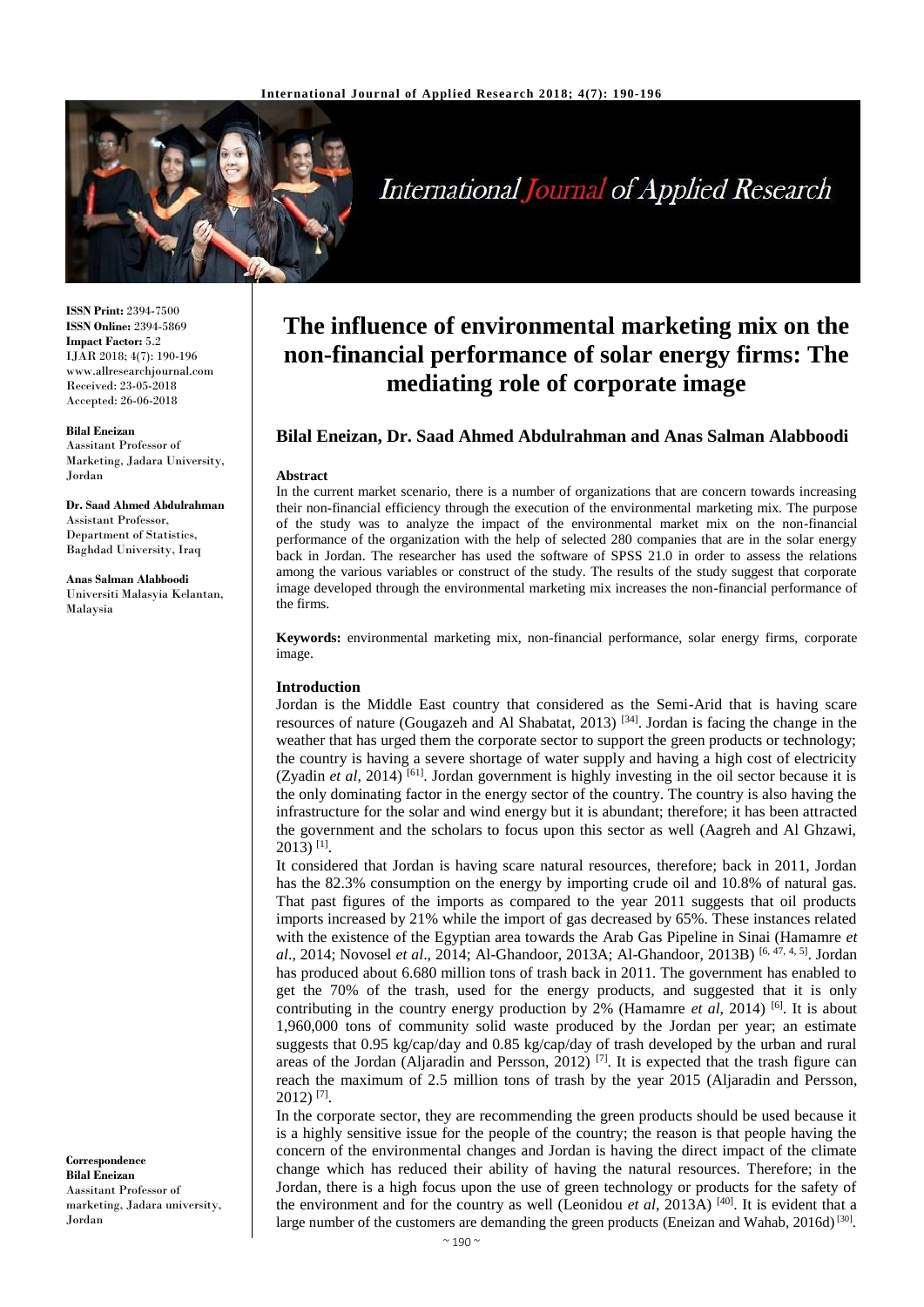It It is evident that there is lack of interest of the researchers towards the sustainability of the environmental market strategies while in the corporate sector managers are highly keen to focus upon the environmental marketing strategies (Leonidou *et al*, 2013A)  $[40]$ . It is required for the corporate sector to adopt these environmental marketing strategies in order to make the environment-friendly and promote their green products adequately. It is also a fact that these strategies are able to attract the attention of the scholars in the low percentage (Raska and Shaw, 2012; Cronin *et al*,  $2011$ ) <sup>[52, 21]</sup>.

It is highly concern issue that there is limited information or researches done on the environmental marketing in Jordan therefore; it is required to increase the research area by the scholars and analyze the environmental marketing strategies influence upon the corporate sector of Jordan. Environmental marketing strategies are the most highlighted issue for the different organization but there is a lack of information or knowledge among the managers regarding the benefits in adopting the environmental marketing strategies (El Samen *et al*, 2011)<sup>[27]</sup>.

In Jordan; green products and strategies of environmental marketing is not common and do not have information about it (Al Shatrat *et al*, 2013) [3]. It is also a fact that most of the green organizations do not implement the environmental marketing strategies (Dief and Font, 2010) [25]. After the successful use of green products and environmental marketing strategies in the developed countries; therefore; most of the developing countries like Jordan they are reluctant to discuss the issue and benefit of the environmental marketing strategies in their culture. It is the need among the Jordanian corporate sector; that they should adopt and know about; the green products and environmental marketing strategies (Eneizan *et al*, 2016b) [30]. It is the demand for the green products that organization should reduce the harmful waste during the process of the product (Hashem and Al Rifai, 2011) [35]. In Jordan; lack of environmental safety programs that attached to the organizations; therefore; they are not able to satisfy their customers as well (Abdalkrim and Al Hrezat, 2013)  $^{[2]}$ . It is required from the organizational perspective that they should focus on their strategies to satisfy the customers (Polonsky, 2011)  $[52]$ . The adoption of the green technology or products used by the developed countries organization but there is lack of adoption in the developing countries in the Asian region (Saxena and Khandelwal,  $2012$ )<sup>[55]</sup>.

It observed that a large number of organizations in the Jordan is not having consideration regarding the environment and sell their products on a high price, which is not rationalized pricing strategy without considering the environmental marketing strategy (Papadopoulos *et al*, 2010) [50]. Globalization has emerged the concept of using the environmental strategies for the betterment of the environment in the Jordan. There is a large amount of growth in the population of Jordan in the last decade. The industrialization has changed the lifestyle and vision of living in the society due to the change in the environment and approach of the organizations. The change in the industrialization has also brought changes in the living standards of the people but in this way; there are some scarce resources such as; lack of water and air pollution, biodiversity loss and other features. That is the reason; it is required to assess the adoption of environmental marketing strategies by the Jordanian organization and the efficiency

of its corporate sector should be analyzed (El Smen *et al*,  $2011$ ) <sup>[6]</sup>.

In the current study; researcher has used the environmental marketing mix as an independent variable; on the other hand, corporate image as the intervening variable in the study. Non-financial performance used as the dependent variable; this study can be analyzed the causal impact relations with each other variables. The study includes the adoption of green products in order to validate the impact of the environmental marketing mix on non-financial performance.

# **Literature review**

Environmental marketing defined as the dedication of the organization with the environment to product safety, using the recyclable packaging material, reducing pollution and using the energy efficiently (Kotler, 2006)  $[39]$ . Green marketing is having the less impact upon the product's life, material, selling, and consumption (Bustaman, 2015a;  $2015b$ )  $^{[12, 13]}$ . Using or adopting of green marketing is the result or demand of the environmental safety (Peattie, 1992) [51]; that can be analyzed in the four different features such as; green products, green price, green distribution and green promotion.

Corporate image is the ambassador of representing the organizational entity (Ditcher, 1985)<sup>[26]</sup>. It suggested that the corporate image is the final goods of the impact of experience, feeling, beliefs and perception regarding the organization based on the information they hold about the organization (Worcester, 1972)<sup>[59]</sup>. Image of the corporation includes the perception about products, feeling and stakeholders and others (Hatch Gill Body and Portney, 2003) [36]. Developing the image of the strong brand among the customers it is required to satisfy them and increases the word of mouth marketing and publicity in the society (Rogerson, 1983)  $[54]$ . The corporate image includes three more features such as; institution image, functional and merchandise (Walters, 1978)<sup>[58]</sup>. The present research work utilizes the features to analysis the impact of corporate image.

The financial indicators; for measuring the organizational performance includes; efficiency, productivity, profitability, growth, using environmental safety strategies and sustainability  $(Campbell, 1977)$   $[14]$ . Performance of the organization divided into two features that are business and market performance (Delaney and Huselid, 1996)  $[24]$ . Researchers have found that the service feature among the corporate sector increases the employee performance and organizational performance as well (Lytle and Timmerman,  $2006$ ) <sup>[44]</sup>. It is suggested that marketing bring the positivity in the performance whether it is financial or nonfinancial performance (Eneizan *et al*, 2016a; Eneizan *et al*, 2016b; Eneizan *et al*, 2015; Azizi *et al*, 2009) [30, 31, 29, 9] .

Environmental marketing strategies used in order to gain the long-term benefits such as; increasing the market share, financial benefits and performance of the organization (Leonidou *et al*, 2013A, 2013B, 2015) [40] and with the increased abilities of the employees as well. Supporting the environmental activities increases the satisfaction of the customers and increasing the value of the organization that helps them to reduce the threats to the organization. The organization can save the cost by selling more and more green products. Those organizations that are using the green technology achieve the waste and energy reduction through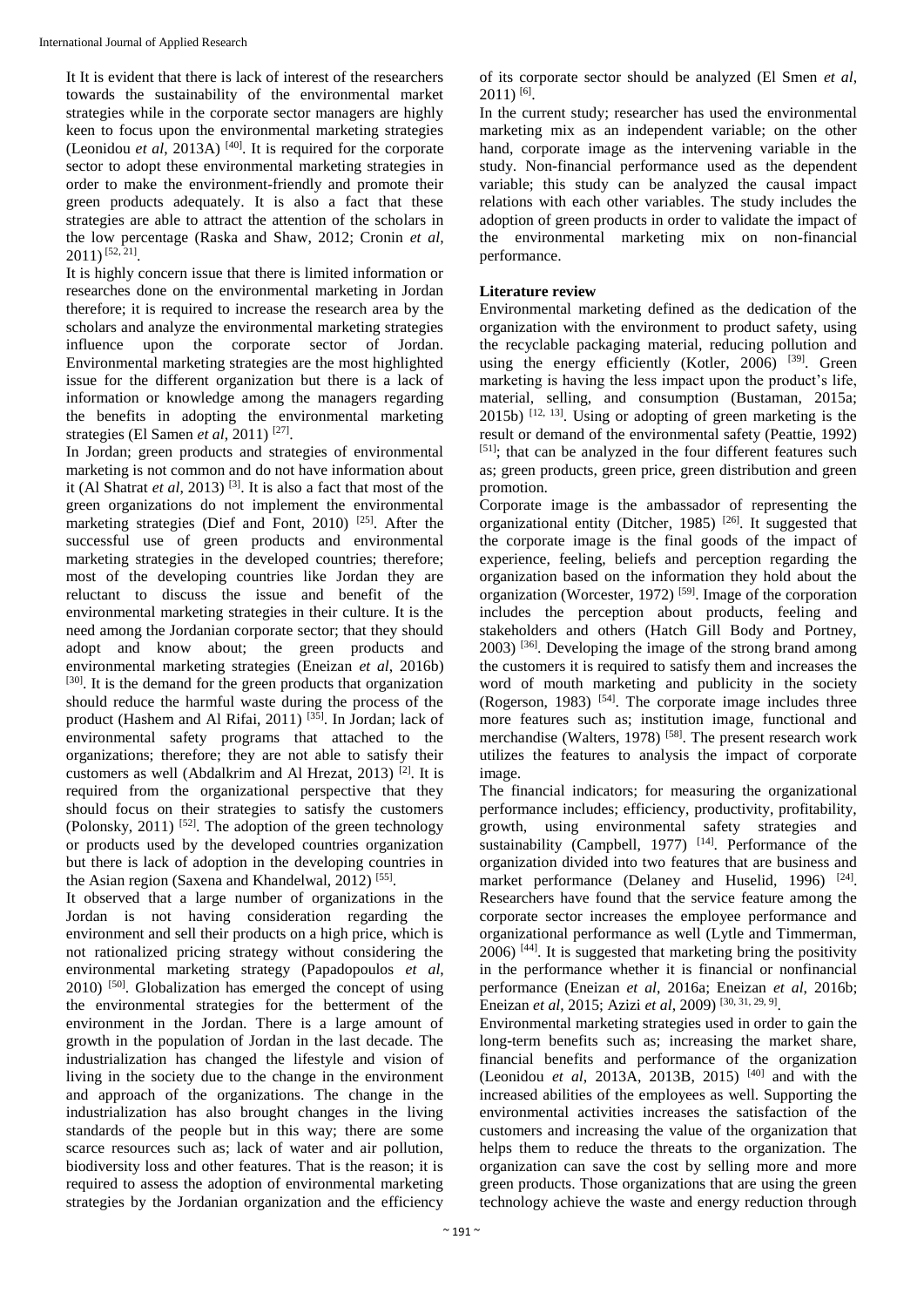their processes. In this feature; DuPont put the money on the green project about 50 Million USD in order to save energy in 2008 but they are able to recover that amount in one year and bringing the cost-saving options for the future as well. There are several benefits and positive feature associated with the environmental marketing strategy for the organizational performance but it is required to use the strategies in depth in order to increase the efficiency of the organization (Cronin *et al*, 2011)<sup>[21]</sup>.

# **Conceptual Framework and Hypotheses Development The influence of environmental marketing mix on nonfinancial performance**

It is suggested that the environmental marketing mix is effective for the organization's non-financial performance in regards to the two important grounds; that are; using the products, which are supportive to the environment increase the good image of the organization and bring satisfaction among the customers (Fraj-Andres *et al*, 2009; Miles and Covin,  $2000$ <sup>[46]</sup>. It is evident that using the green products reduces the negative publicity in the market and increases the good image of the organization (Menon *et al*, 1999) [45] . The second ground is the organization should use the appropriate environmental marketing mix that will increase the sales figure but it will bring the new segment in the market; for those customers that highly concern over the environmental safety (Banerjee *et al*, 2003) [11]. It also helps the organization to increase the market share along the customer satisfaction and developing loyalty among the customers of the organization, which will increase the sustainability, and competitiveness of the organization in the market (Fraj Andres *et al*, 2009; Shrivastava, 1995) [33, 56] .

#### **Following are the hypothesis of the study**

H1A non-financial firm performance is positively associated with the deployment of green product

H2A non-financial firm performance is positively associated with the deployment of green price

H3A non-financial firm performance is positively associated with the deployment of green distribution

H4A non-financial firm performance is positively associated with the deployment of green promotion

#### **The influence of environmental marketing mix on corporate image**

The environmental marketing mix is the representative of the organizational perspective on the environmental strategies in order to bring the image of the corporation among the people (Chen *et al*, 2006)<sup>[17]</sup>. It is evident that environmental marketing mix increases the goodwill, image, and profitability of the corporate (Dangelico and Pujari, 2010). The use of environmental marketing mix is to increase the image of the corporate sector (Chen, 2010)  $[19]$ . H5: A green marketing strategy can have a significantly positive influence on the corporate image.

### **Influence of corporate image on non-financial performance**

In the current market, customers like to increase the relation with the organization those who are having goodwill and good image in the market (Keller, 2003). An effective image of the organization develops the loyalty, increases sales and organization cost saves on promotional activities. This image of the corporate will be having an impact on the

customer's decision-making, satisfaction and having repeated purchase experiences (Oliver, 1981)  $[49]$ . It is evident that the strong image of the corporate increases the non-financial performance of the organization (Courtright and Smudde,  $2009$ <sup>[20]</sup>. Image of the corporation has a positive impact upon the nonfinancial performance which is having the significant feature for the organizational strategy (Herstein, Mitki, & Jaffe, 2008; Liu, Wang, & Chen, 2009). The following hypothesis has developed in view of the above discussion.

H6: Corporate image can have a significantly positive influence on non-financial performance.

# **Methodology**

#### **Research framework**

Research constituted on the research framework that also includes the hypothesis (Fig. 01) that supported by the questionnaire. Environmental marketing mix has used as an independent variable while corporate image used as a mediating variable while the dependent variables are the nonfinancial performance of solar energy organizations in Jordan. The aim of the study is to analyze the correlation between each variable.



**Fig 1:** Research framework

# **Sampling**

Researchers have used the 280 solar energy organization and visited personally in the span of two-month time. The researcher has received the valid questionnaire about 188 that used in the analysis of the study. It is evident that the most of the studies used the sample size more than 30 and less than 500 (Roscoe, 1975). Solar energy firms selected for the sample size and conducting the survey because they are having an association with the solar energy which are the phenomena for the study conducting on Jordan.

# **Measurement variables**

The questionnaire has been developed that are having questions that are developed in view of the research problem, other studies extractions and covering the scope of the study to get the findings for the study (Synodinos, 2003). The researcher was highly focused upon the development of questionnaire because it requires vigilance, choice of questions, the order of questions and their appropriate wording of the questions. The questionnaire was developed in view of the green marketing strategy experience from the respondent's perspective.

Environmental marketing mix includes four other constructs that used from the source of (Leonidou *et al*., 2013a; Leonidou *et al*., 2013b). The corporate image was the part of the study of Wu and Lin, (2016). The non-financial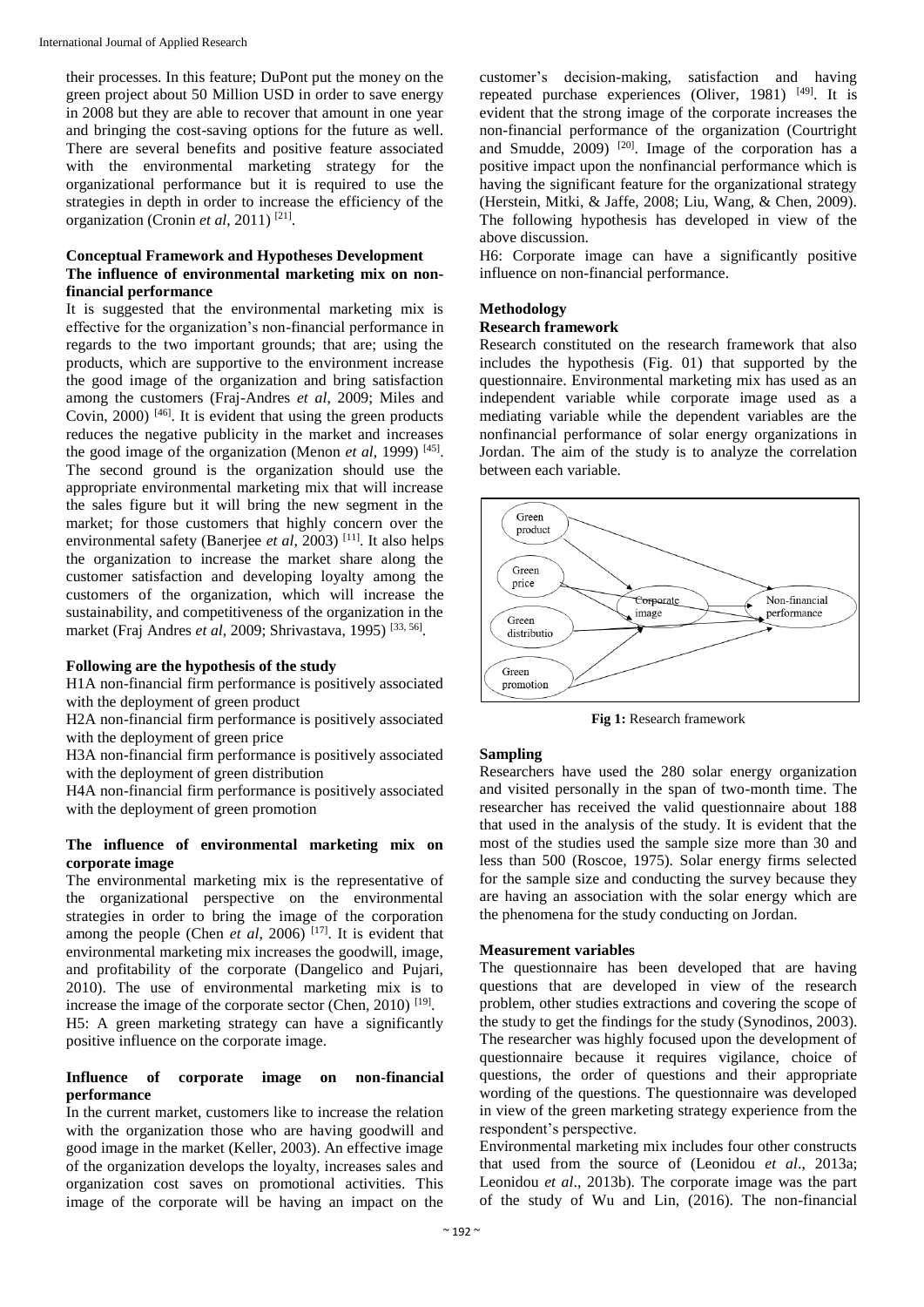performance constructs used from the (Leonidou *et al*., 2013a; Leonidou *et al*., 2013b). The researcher has used the Likert scale of five as the scores become high it suggests the high degree of acceptance.

### **Table 1:** Measurement variables

|                                                        | 1.             | Our firm is selling the green products                                                           |  |  |  |  |
|--------------------------------------------------------|----------------|--------------------------------------------------------------------------------------------------|--|--|--|--|
| <b>Green product</b>                                   | 2.             | Our firm tends to modify our sales decisions(e.g., what we sell and how we sell) to emphasize    |  |  |  |  |
| Leonidou et al., (2013a); Leonidou et al.,             |                | on any environmental benefits                                                                    |  |  |  |  |
| (2013b)                                                | 3.             | Our firm gives priority to offering green products rather than non-green products                |  |  |  |  |
|                                                        | 4.             | Our firm tries to increase the level of sales of green products                                  |  |  |  |  |
|                                                        | 1.             | Our firm tends to build environmental compliance costs into the green products price             |  |  |  |  |
| <b>Green price</b>                                     | 2.             | Our firm takes advantage of any cost savings derived from using green products, to offer better  |  |  |  |  |
| Leonidou et al., (2013a); Leonidou et al., $\vert_3$ . |                | prices to customers                                                                              |  |  |  |  |
| (2013b)                                                |                | Our firm offers competitive prices to our customers as a result of the environmentally friendly  |  |  |  |  |
|                                                        |                | practices implemented                                                                            |  |  |  |  |
|                                                        | 4.             | We charge higher prices for environmentally friendlier versions of our non-green products        |  |  |  |  |
|                                                        | 1.             | Our firm shows preference to suppliers and strategic partners that embrace environmental         |  |  |  |  |
|                                                        |                | responsibility                                                                                   |  |  |  |  |
|                                                        | 2              | We cooperate with our channel members to make joint commitments to environmental                 |  |  |  |  |
| <b>Green distribution</b>                              |                | protection.                                                                                      |  |  |  |  |
| Leonidou et al., (2013a); Leonidou et al., 3.          |                | We cooperate with our suppliers and distributors to develop environmentally friendly             |  |  |  |  |
| (2013b)                                                |                | marketing mix.                                                                                   |  |  |  |  |
|                                                        | 4.             | We encourage our suppliers and distributors to embrace $\&$ reflect environmental responsibility |  |  |  |  |
|                                                        |                | and responsiveness in their activities                                                           |  |  |  |  |
|                                                        | 5.             | Use of recycled or re-usable containers in logistics                                             |  |  |  |  |
|                                                        | 1.             | We highlight our commitment to environmental preservation in our advertisements,                 |  |  |  |  |
|                                                        |                | sponsorships and/or campaigns                                                                    |  |  |  |  |
|                                                        | $\mathbf{2}$ . | Our promotional and communications efforts highlight our environmental efforts                   |  |  |  |  |
| <b>Green promotion</b>                                 |                | Our firm uses ecological arguments in our advertisements, promotional material and/or            |  |  |  |  |
| Leonidou et al., (2013a); Leonidou et al.,             |                | marketing campaigns                                                                              |  |  |  |  |
| (2013b)                                                | 4.             | Our firm communicates its environmental initiatives to all employees                             |  |  |  |  |
|                                                        | 5.             | We communicate the environmental friendliness of a product by positioning its features in our    |  |  |  |  |
|                                                        |                | branding efforts.                                                                                |  |  |  |  |
|                                                        | 6.             | Our firm offers special promotions to encourage customers to purchase green products             |  |  |  |  |
|                                                        | 1.             | Compared with other dealerships, our reputation among customers is very high.                    |  |  |  |  |
|                                                        | 2.             | Compared with other dealerships, our customer satisfaction is very high.                         |  |  |  |  |
| Non-financial performance                              | 3.             | Compared with other dealerships, our customer loyalty is very high.                              |  |  |  |  |
|                                                        | 4.             | Compared with other dealerships, our service quality offered to customers is very high.          |  |  |  |  |
| Leonidou et al., (2013a); Leonidou et al., 5.          |                | Compared with other dealerships, our rate of retaining existing customers is very high.          |  |  |  |  |
| (2013b)                                                | б.             | Compared with other dealerships, our rate of acquiring new customers is very high.               |  |  |  |  |
|                                                        | 7.             | Compared with other dealerships, our rate of increasing sales from existing customers is very    |  |  |  |  |
|                                                        |                | high.                                                                                            |  |  |  |  |
|                                                        | 1.             | We provide prompt service to our customers                                                       |  |  |  |  |
|                                                        | $\overline{c}$ | We provide Multiple sales channels to our customers                                              |  |  |  |  |
| Corporate image                                        | 3.             | Our firm offers Diverse promotion campaigns                                                      |  |  |  |  |
| Wu & Lin, (2016).                                      | 4.             | Our firm offers Attractive design in packaging                                                   |  |  |  |  |
|                                                        | 5.             | Our firm offers Abundant products or services                                                    |  |  |  |  |

#### **Research results and findings**

The research framework is having six constructs and every construct having multiple variables. The constructs are presented in the below table.

| S. No | <b>Construct</b>          | <b>No. of Items</b> |
|-------|---------------------------|---------------------|
|       | Green Product             | 11                  |
|       | Green Price               | 04                  |
|       | <b>Green Distribution</b> |                     |
|       | Green Promotion           | 06                  |
|       | Corporate Image           | 05                  |
|       | Non-Financial Performance |                     |

#### **Reliability Analysis**

The researcher has used the Cronbach Alpha to test the reliability of the questionnaire. The use of Cronbach Alpha is best for the assessment of the multiple items of the construct (Nunnally, 1978). The value of the Cronbach Alpha considered as 0.60 (Churchill and Peter, 1984). The suggested value of Alpha should be in between 0.6 to 0.7 (Nunnally, 1978). The following tables represent the values of the Cronbach Alpha, which is greater than 0.7 for each variable. It concludes that entire variables are reliable and fit for the model to conduct the study.

| <b>Construct</b>          | <b>No of Items</b> | Alpha |  |
|---------------------------|--------------------|-------|--|
| Green Product             | 04                 | 0.705 |  |
| Green Price               | 04                 | 0.801 |  |
| <b>Green Distribution</b> | 05                 | 0.771 |  |
| <b>Green Promotion</b>    | 06                 | 0.812 |  |
| Corporate Image           | 05                 | 0.921 |  |
| Non-Financial Performance |                    | 0.716 |  |

#### **Descriptive statistics**

The researcher has used the descriptive statistics for the analysis of six variables that used in the research framework of the study; the following tables show the values of descriptive statistics.

| <b>Descri</b><br>nturo<br>statīstīcs |  |            |                |             |                                     |  |
|--------------------------------------|--|------------|----------------|-------------|-------------------------------------|--|
|                                      |  | s and<br>. | $-1$<br>×unun. | <b>Mean</b> | $\mathbb{C}$ 4.<br>Deviation<br>ouu |  |
|                                      |  |            |                |             |                                     |  |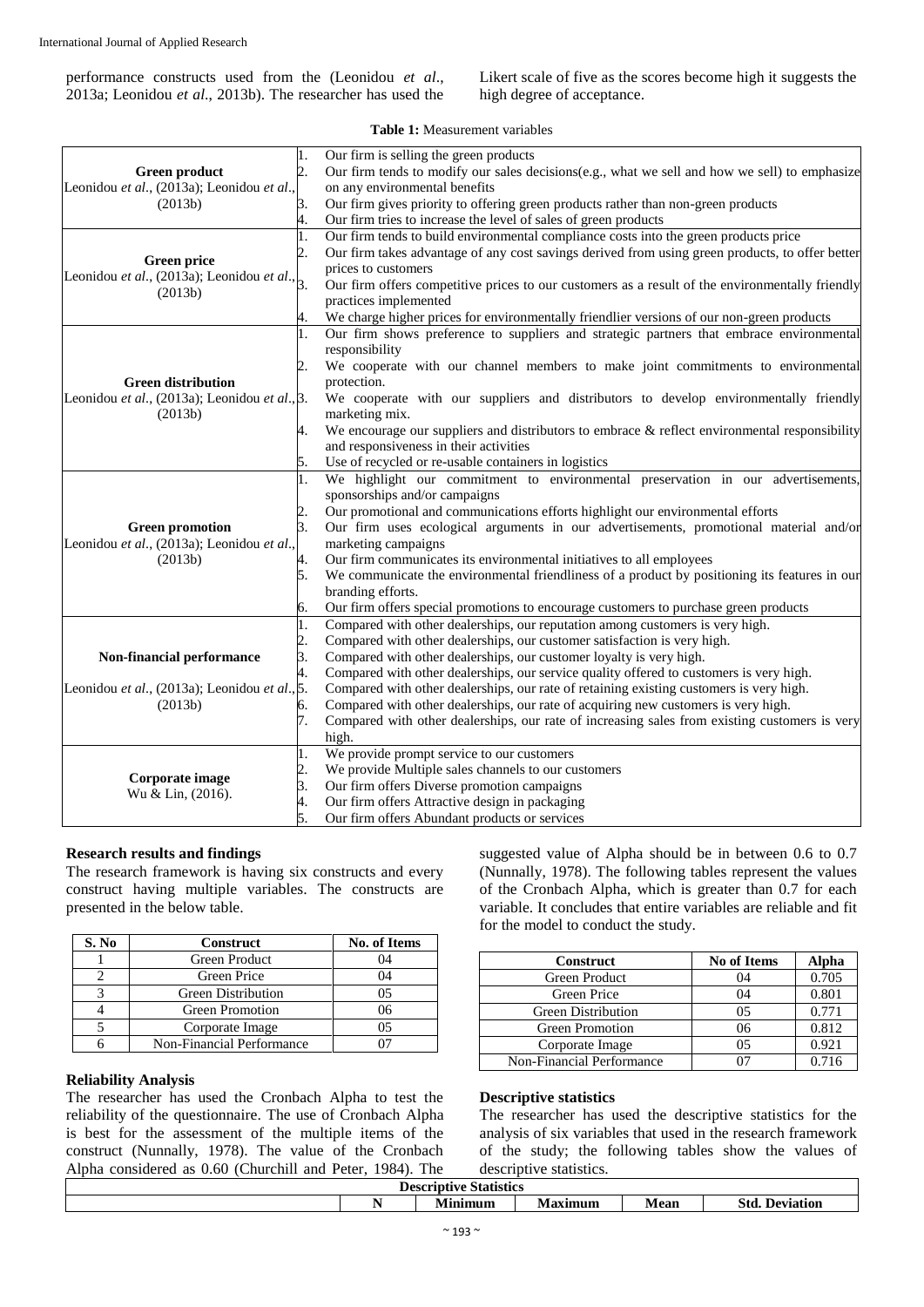International Journal of Applied Research

| Green Product             | 188 | .00  | 5.00 | 3.2595 | 1.05417 |
|---------------------------|-----|------|------|--------|---------|
| Green Price               | 188 | .00  | 4.86 | 2.6489 | .95228  |
| <b>Green Distribution</b> | 188 | .40  | 5.00 | 3.3532 | .91541  |
| Green Promotion           | 188 | .00  | 5.00 | 2.8083 | 1.12732 |
| Corporate Image           | 188 | .00  | 5.00 | 3.4936 | 1.02949 |
| Non-Financial Performance | 188 | . 43 | 5.00 | 3.1892 | .72522  |

The variables of the framework are having the value of 1 to maximum 5 while the mean of the variable is 3 that suggests the respondents having responses mostly neutral. The standard deviation of the variables was 1 only one exception was there that the nonfinancial performance has the 0.7. It is evident from the table that there is no- unusual value suggested by the data.

#### **Hypothesis Testing**

The researcher has used the regression analysis to test the hypotheses of the research. The relationship of the variables and hypotheses with the p-values are exhibited in the table below.

| <b>Hypothesis</b>                                                                             | Relationship                                        | <b>P-Value</b> | Result        |
|-----------------------------------------------------------------------------------------------|-----------------------------------------------------|----------------|---------------|
| Green product positively effects the Non-financial performance.                               | Green Product $\rightarrow$ Performance             | 0.042          | Supported     |
| Green price positively effects the Non-financial performance.                                 | Green Price $\rightarrow$ Performance               | 0.022          | Supported     |
| Green distribution positively effects the Non-financial performance.                          | Green Dist $\rightarrow$ Performance                | 0.040          | Supported     |
| Green promotion positively effects the Non-financial performance.                             | Green Promo $\rightarrow$ Performance               | 0.049          | Supported     |
| Green product positively effects the Corporate Image.                                         | Green Product $\rightarrow$ Corp_Image              | 0.000          | Supported     |
| Green price positively effects the Corporate Image.                                           | Green Price $\rightarrow$ Corp_Image                | 0.006          | Supported     |
| Green distribution positively effects the Corporate Image.                                    | Green Dist $\rightarrow$ Corp_Image                 | 0.046          | Supported     |
| Green promotion positively effects the Corporate Image.                                       | Green Promo $\rightarrow$ Corp_Image                | 0.019          | Supported     |
| Corporate Image positively effects the Non-financial performance.                             | $Corp_{\text{Image}} \rightarrow$ Performance       | 0.000          | Supported     |
| Corporate Image mediates the relationship of Green Product and Non-financial Performance      | G_Product $\rightarrow$ Corp_Img $\rightarrow$ Perf | 0.000          | Supported     |
| Corporate Image mediates the relationship of Green distribution and Non-financial Performance | $G_D$ ist $\rightarrow$ Corp_Img $\rightarrow$ Perf | 0.01           | Supported     |
| Corporate Image mediates the relationship of Green Promotion and Non-financial Performance    | G_Promo $\rightarrow$ Corp_Img $\rightarrow$ Perf   | 0.11           | Not-Supported |
| Corporate Image mediates the relationship of Green Price and Non-financial Performance        | G_Price $\rightarrow$ Corp_Img $\rightarrow$ Perf   | 0.01           | Supported     |

The hypotheses developed from the research framework were found to be supported except one of the hypothesis regarding the role of corporate image in the relationship of green promotion and non-financial performance of the firm. The results suggest that green marketing having a positive effect on the corporate image and both features are having an impact on the non-financial performance of the organization.

# **Conclusions and suggestions Discussion**

It is an increased pressure on the corporate sector for the safety of the environment; therefore, only a few studies helped the research to analyze; the impact of the environmental marketing mix on the non-financial performance. Researcher sample size based upon the solar energy organization and the motive of the study was to analyze the impact of environmental marke3tin mix in relation to the developed model and using the measurement scale. This study finding is the most important feature for the industries and scholars to conduct the correlation analysis among the constructs.

The aim of the research was to provide the analysis in order to undertake the impact of environmental market mix on the non-financial performance of solar energy organization by using the corporate image as meditating variable. The study suggests that there is a significant and positive relationship among the environmental marketing mix on non-financial performance with the factor of the corporate image. The finding suggests that solar energy organization should be having the consistent strategy for the environmental marketing mix that will increase the non-financial performance and contributes towards the better image of the corporate. This theory advocates the other findings of the researchers as well such as Eneizan *et al.*, (2016a) <sup>[30]</sup>; Eneizan *et al*., (2016b) [31]; Eneizan *et al*., (2015) [29]; Azizi *et al*., (2009) [9]; Leonidou *et al*., (2013a) [40]; Leonidou *et*   $al$ ,  $(2013b)$  <sup>[41]</sup>. there is a need for the solar energy organization to be consistent with their environmental marketing mix strategies to develop the positive corporate image which is also suggested by the Chen *et al.* (2006)<sup>[17]</sup>; Dangelico and Pujari,  $(2010)$  <sup>[22, 23]</sup>; and Chen,  $(2010)$  <sup>[15, 16]</sup>. Image of the corporate will bring significant impact on the non-financial performance that mostly supported by the different researchers such as; Courtright & Smudde (2009) [20]; Herstein, Mitki, & Jaffe, (2008) [37]; Liu, Wang, & Chen,  $(2009)$ <sup>[43]</sup>.

# **Study limitations and suggestions**

There are different limitations that can be helpful for the future researcher to add in the study and bring a different result. The researchers have collected the data from the solar energy organizations, therefore; it is difficult to generalize the results of the study on the other industries of the Jordan. The same model of the study can use to analyze the other industry practices and their results by using the same constructs. Future researchers can conduct the similar study in the other developing countries because other countries have different issues and perception of the environment. The researcher can conduct the analysis by comparing the results of the industries with the other countries. The impact of the environmental marketing mix on the financial organizational performance or using the customer satisfaction can increase the impact and effectiveness of the marketing literature in view of the environmental marketing mix perspective.

# **References**

- 1. Aagreh Y, Al-Ghzawi A. Feasibility of utilizing renewable energy systems for a small hotel in Ajloun city, Jordan. Applied Energy. 2013; 103:25-31.
- 2. Abdalkrim GM, AL-Hrezat RIS. The Role of Packaging in Consumer's Perception of Product Quality at the Point of Purchase. European Journal of Business and Management. 2013; 5(4):69-82.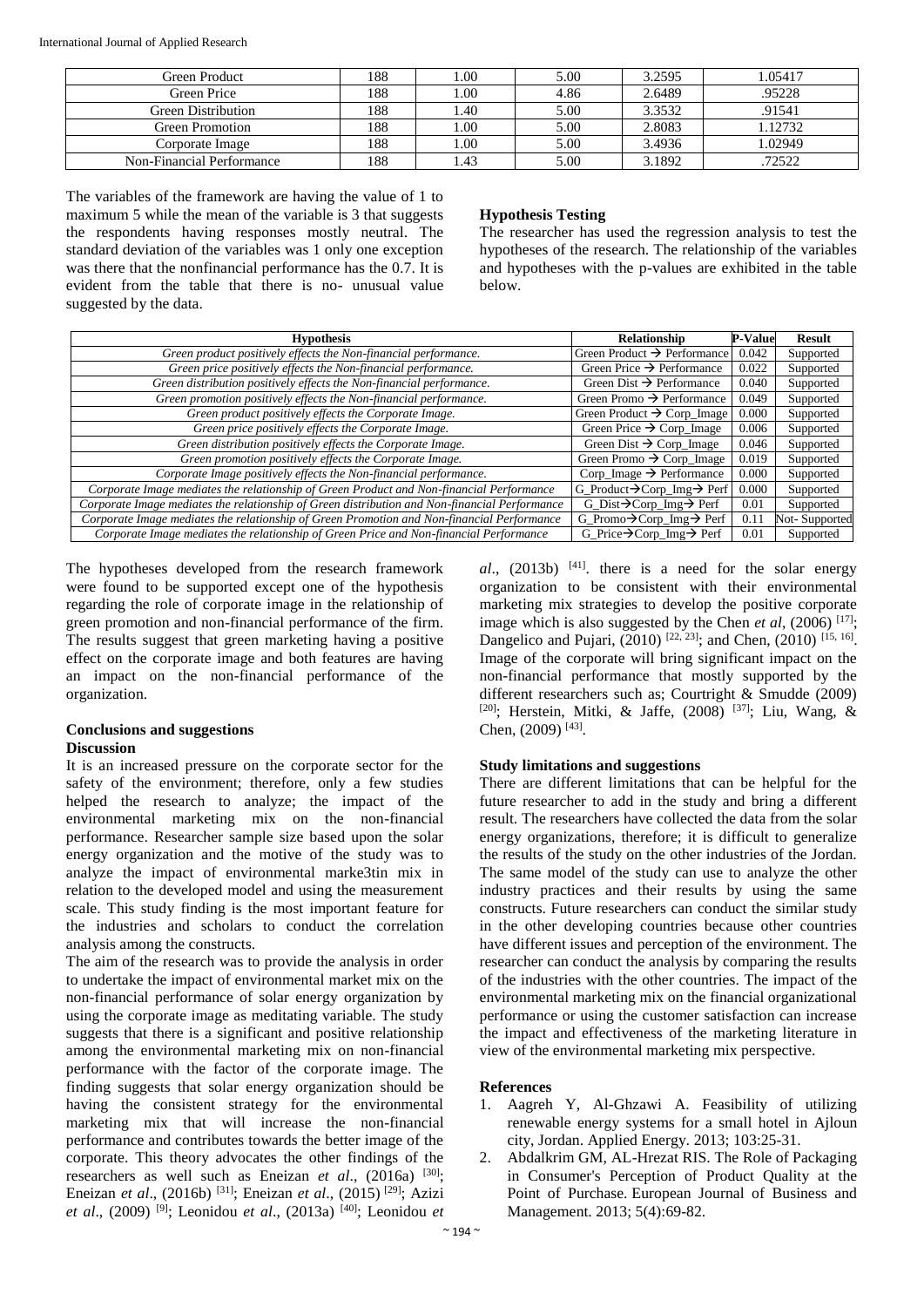- 3. Al Shatrat SM, Shuman D, Darby ML, Jeng HA. Jordanian dentists' knowledge and implementation of eco‐ friendly dental office strategies. International dental journal. 2013; 63(3):161-168.
- 4. Al-Ghandoor A. Evaluation of energy use in Jordan using energy and exergy analyses. Energy and Buildings. 2013A; 59:1-10.
- 5. Al-Ghandoor A. An approach to energy savings and improved environmental impact through restructuring Jordan's transport sector. Renewable and Sustainable Energy Reviews. 2013B; 18:31-42.
- 6. Al-Hamamre Z, Al-Mater A, Sweis F, Rawajfeh K. Assessment of the status and outlook of biomass energy in Jordan. Energy Conversion and Management. 2014; 77:183-192.
- 7. Aljaradin M, Persson KM. Environmental Impact of Municipal Solid Waste Landfills in Semi-Arid Climates-Case Study–Jordan. The Open Waste Management Journal. 2012; 5:28-39.
- 8. Ar IM. The Impact of Green Product Innovation on Firm Performance and Competitive Capability: The Moderating Role of Managerial Environmental Concern. Procedia-Social and Behavioral Sciences. 2012; 62:854-864.
- 9. Azizi S, Movahed SA, Haghighi Khah M. The effect of marketing strategy and marketing capability on business performance, case study: Iran's medical equipment sector. Journal of Medical Marketing. 2009; 9(4):309-317.
- 10. Baker WE, Sinkula JM. Environmental marketing strategy and firm performance: Effects on new product performance and market share. Journal of the Academy of Marketing Science. 2005; 33:461-475. doi:10.1177/0092070305276119
- 11. Banerjee SB, Iyer ES, Kashyap RK. Corporate environmentalism: antecedents and influence of industry type. The Journal of Marketing. 2003; 67:106- 122.
- 12. Bustaman A. Sustainability, green marketing and green economy: Literature review. IJAR. 2015; 1(12):954- 958.
- 13. Bustaman SA. Effects of green marketing strategy 4ps on firm performance. IJAR. 2015; 1(12):821-824.
- 14. Campbell JP. On the natural of organizational effectiveness. San Francisco, CA: Jossey Bass, 1977.
- 15. Chen YS. The drivers of green brand equity: Green brand image, green satisfaction, and green trust. Journal of Business Ethics. 2010; 93(2):307-319.
- 16. Chen YS. The drivers of green brand equity: Green brand image, green satisfaction, and green trust. Journal of Business Ethics. 2010; 93(2):307-319.
- 17. Chen YS, Lai SB, Wen CT. The influence of green innovation performance on corporate advantage in Taiwan. Journal of Business Ethics. 2006; 67:331-339.
- 18. Chen YS, Lai SB, Wen CT. The influence of green innovation performance on corporate advantage in Taiwan. Journal of Business Ethics. 2006; 67:331-339.
- 19. Churchill GA, Peter JP. Research design effects on the reliability of rating scales: A meta-analysis. Journal of marketing research, 1984, 360-375.
- 20. Courtright JL, Smudde PM. Leveraging organizational innovation for strategic reputation management. Corporate Reputation Review. 2009; 12:245-269.
- 21. Cronin JJ, Smith JS, Gleim MR, Ramirez E, Martinez JD. Green marketing strategies: an examination of stakeholders and the opportunities they present. Journal of the Academy of Marketing Science. 2011; 39(1):158-174.
- 22. Dangelico R, Pujari D. Mainstreaming green product innovation: Why and how companies integrate environmental sustainability. Journal of Business Ethics. 2010; 95(3):471-486.
- 23. Dangelico R, Pujari D. Mainstreaming green product innovation: Why and how companies integrate environmental sustainability. Journal of Business Ethics. 2010; 95(3):471-486.
- 24. Delaney JT, Huselid MA. The impact of human resource management practices on perceptions of organizational performance. Academy of Management Journal. 1996; 39(4):949-969.
- 25. Dief ME, Font X. The determinants of hotels' marketing managers' green marketing behaviour. Journal of Sustainable Tourism. 2010; 18(2):157-174.
- 26. Ditcher E. What's in an image? The Journal of Customer Marketing. 1985; 2:75-81.
- 27. Elsamen A, Amjad Al, Dmour H. An Empirical Examination of Inter-Organizational Factors Influence on Green Marketing Adoption in Jordanian Industrial Sector. Studies in Business and Economic. 2011;  $16(1):5-18.$
- 28. Eneizan BM, Abd Wahab K, Obaid TF. Effects of Green Marketing Strategies on Sales Volume of Green Cars. Singaporean Journal of Business, Economics and Management Studies. 2016; 51(3814):1-14.
- 29. Eneizan BM, Wahab KA, Bustaman USA. Effects of Green Marketing Strategy on Firm Performance. Advances in Global Business Research. 2015; 12(1):952. Issn:1549-9332,
- 30. Eneizan BM, Wahab KA, Wahab KA. Effect of Green Marketing Strategy on Customer Satisfaction in Jordan. Arabian Journal of Business and Management Review (Oman Chapter). 2016; 5(9):34.
- 31. Eneizan BM, Wahab KA, Zainon MS, Obaid TF. Effects of Green Marketing Strategy on the Financial and Non-Financial Performance of Firms: A Conceptual Paper. Arabian Journal of Business and Management Review (Oman Chapter). 2016; 5(12):14.
- 32. Eneizan BM, Wahab KA, Zainon MS, Obaid TF. Prior Research on Green Marketing and Green Marketing Strategy: Critical Analysis. Arabian Journal of Business and Management Review (Oman Chapter). 2016; 6(2):46.
- 33. Fraj-Andrés E, Martinez-Salinas E, Matute-Vallejo J. A multidimensional approach to the influence of environmental marketing and orientation on the firm's organisational performance. Journal of Business Ethics. 2009; 88:263-286.
- 34. Gougazeh M, Al-Shabatat A. Geological and geotechnical properties of soil materials at Tannur dam, Wadi Al Hasa, South Jordan. Journal of Taibah University for Science. 2013; 7(4):216-224.
- 35. Hashem tN, Al-rifai nA. The influence of applying green marketing mix by chemical industries companies in three Arab states in west Asia on consumer's mental image, international journal of business and social science. 2011; 2(3):92-101.